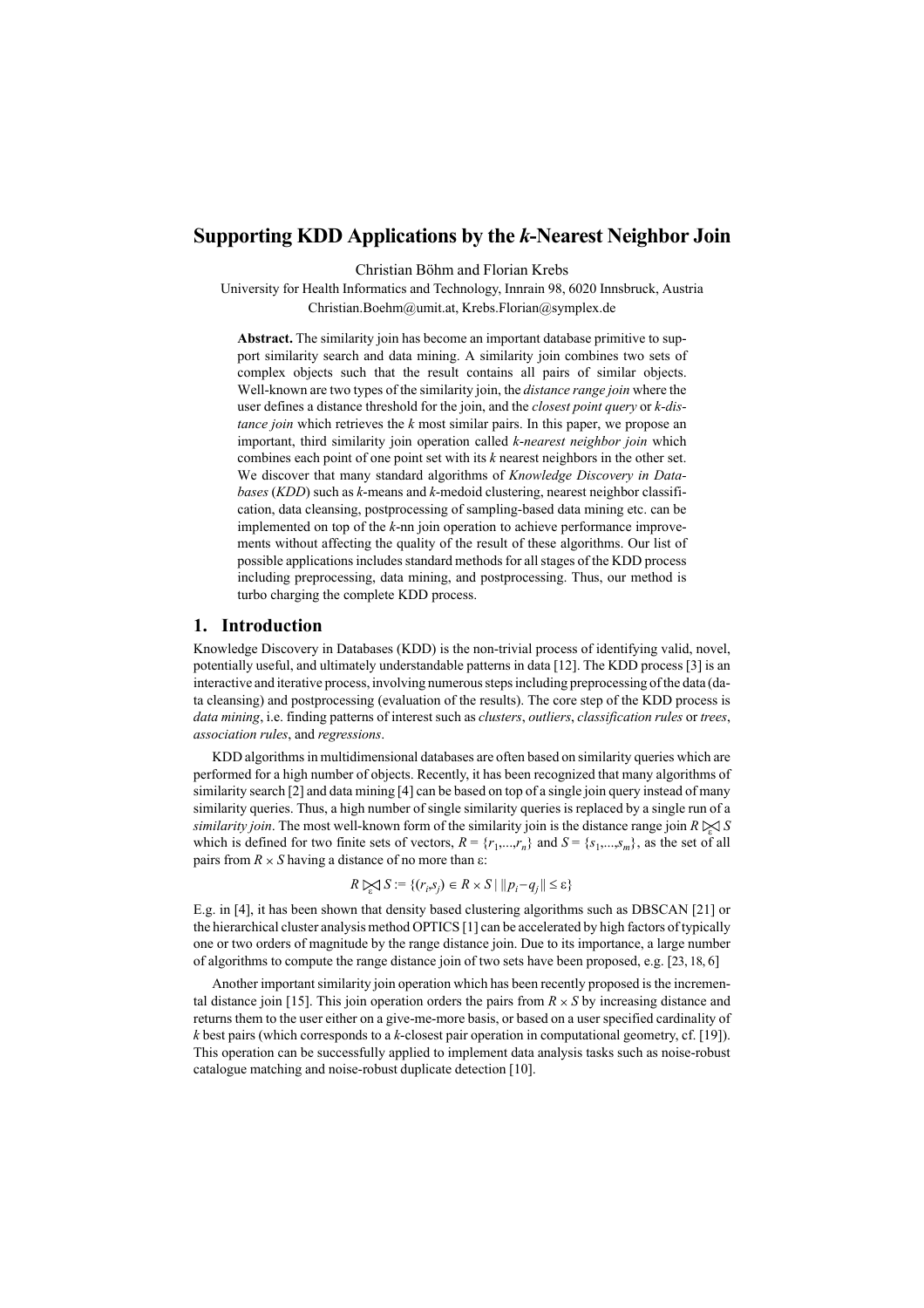

**Fig. 1.** Difference between similarity join operations

In this paper, we propose a third kind of similarity join, the *k*-nearest neighbor similarity join, short *k*-nn join. This operation is motivated by the observation that a great majority of data analysis and data mining algorithms is based on *k*-nearest neighbor queries which are issued separately for a large set of *query points*  $R = \{r_1, \ldots, r_n\}$  against another large set of *data points*  $S = \{s_1, \ldots, s_m\}$ . In contrast to the incremental distance join and the *k*-distance join which choose the best pairs from the complete pool of pairs  $R \times S$ , the *k*-nn join combines each of the points of *R* with its *k* nearest neighbors in *S*. The differences between the three kinds of similarity join operations are depicted in figure 1.

Applications of the *k*-nn join include but are not limited to the following list: *k*-nearest neighbor classification, *k*-means and *k*-medoid clustering, sample assessment and sample postprocessing, missing value imputation, *k*-distance diagrams, etc. We briefly discuss using these algorithms on top of a join operation in section 4.

Our list of applications covers all stages of the KDD process. In the preprocessing step, data cleansing algorithms are typically based on *k*-nearest neighbor queries for each of the points with NULL values against the set of complete vectors. The missing values can be computed e.g. as the weighted means of the values of the *k* nearest neighbors. A *k*-distance diagram can be used to determine suitable parameters for data mining. Additionally, in the core step, i.e. data mining, many algorithms such as clustering and classification are based on *k*-nn queries. As such algorithms are often time consuming and have at least a linear, often *n* log *n* or even quadratic complexity they typically run on a sample set rather than the complete data set. The *k*-nn-queries are used to assess the quality of the sample set (preprocessing). After the run of the data mining algorithm, it is necessary to relate the result to the complete set of database points [9]. The typical method for doing that is again a *k*-nn-query for each of the database points with respect to the set of classified sample points.

In all these algorithms, it is possible to replace a large number of *k*-nn queries which are originally issued separately, by a single run of a *k*-nn join. Therefore, the *k*-nn join gives powerful support for all stages of the KDD process.

The remainder of the paper is organized as follows: In section 2, we give a classification of the well-known similarity join operations and review the related work. In section 3, we define the new operation, the *k*-nearest neighbor join. Section 4 is dedicated to applications of the *k*-nn join. We show exemplary, that typical data mining methods can be easily implemented on top of the join. The experimental evaluation of our approach is presented in section 5 and section 6 concludes the paper.

### **2. Related Work**

In the relational data model a join means to combine the tuples of two relations *R* and *S* into pairs if a *join predicate* is fulfilled. In multidimensional databases, *R* and *S* contain points (feature vectors) rather than ordinary tuples. In a *similarity join*, the join predicate is similarity, e.g. the Euclidean distance between two feature vectors.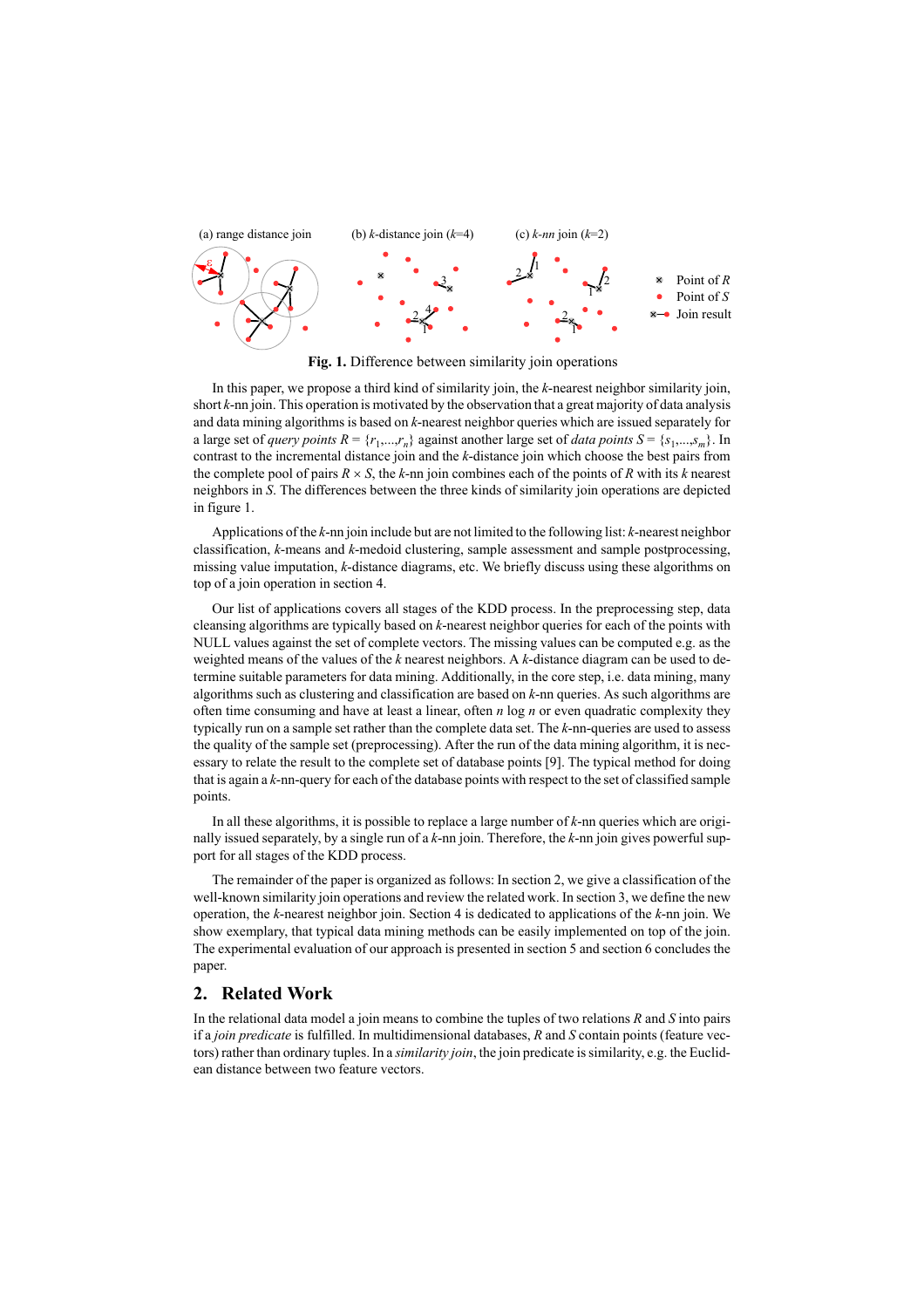

**Fig. 2.** mindist for the similarity join on R-trees

#### **2.1 Distance Range Based Similarity Join**

The most prominent and most evaluated similarity join operation is the distance range join. Therefore, the notions *similarity join* and *distance range join* are often used interchangeably. Unless otherwise specified, when speaking of *the similarity join*, often the distance range join is meant by default. For clarity in this paper, we will not follow this convention and always use the more specific notions.

As depicted in figure 1a, the distance range join  $R \geq 1$  *S* of two multidimensional or metric sets *R* and *S* is the set of pairs where the distance of the objects does not exceed the given parameter ε. Formally:

**Definition 1** Distance Range Join (ε-Join)

The distance range join  $R \geq S$  of two finite multidimensional or metric sets  $R$  and  $S$  is the set

$$
R \; \trianglerighteq \; S := \{ (r_i, s_j) \in R \times S : ||r_i - s_j|| \le \varepsilon \}
$$

The distance range join can also be expressed in a SQL like fashion:

**SELECT** \* **FROM** *R*, *S* **WHERE** ||*R*.obj − *S*.obj|| ≤ ε

In both cases,  $\|\cdot\|$  denotes the distance metric which is assigned to the multimedia objects. For multidimensional vector spaces,  $\|\cdot\|$  usually corresponds to the Euclidean distance.

The distance range join can be applied in density based clustering algorithms which often define the local data density as the number of objects in the  $\varepsilon$ -neighborhood of some data object. This essentially corresponds to a self-join using the distance range paradigm.

Like for plain range queries in multimedia databases, a general problem of distance range joins from the users' point of view is that it is difficult to control the result cardinality of this operation. If ε is chosen too small, no pairs are reported in the result set (or in case of a self join: each point is only combined with itself). In contrast, if ε is chosen too large, each point of *R* is combined with every point in *S* which leads to a quadratic result size and thus to a time complexity of any join algorithm which is at least quadratic; more exactly *o* (|*R*|·|*S*| ). The range of possible ε-values where the result set is non-trivial and the result set size is sensible is often quite narrow, which is a consequence of the curse of dimensionality. Provided that the parameter ε is chosen in a suitable range and also adapted with an increasing number of objects such that the result set size remains approximately constant the typical complexity of advanced join algorithms is better than quadratic.

Most related work on join processing using multidimensional index structures is based on the *spatial join*. The spatial join operation is defined for 2-dimensional polygon databases where the join predicate is the intersection between two objects. This kind of join predicate is prevalent in map overlay applications. We adapt the relevant algorithms to allow distance based predicates for multidimensional point databases instead of the intersection of polygons.

The most common technique is the *R-tree Spatial Join (RSJ)* [8] which processes R-tree like index structures built on both relations *R* and *S*. RSJ is based on the lower bounding property which means that the distance between two points is never smaller than the distance (the so-called mindist, cf. figure 2) between the regions of the two pages in which the points are stored. The RSJ algorithm traverses the indexes of *R* and *S* synchronously. When a pair of directory pages ( $P_R$ ,  $P_S$ ) is under consideration, the algorithm forms all pairs of the child pages of  $P_R$  and  $P_S$  having distances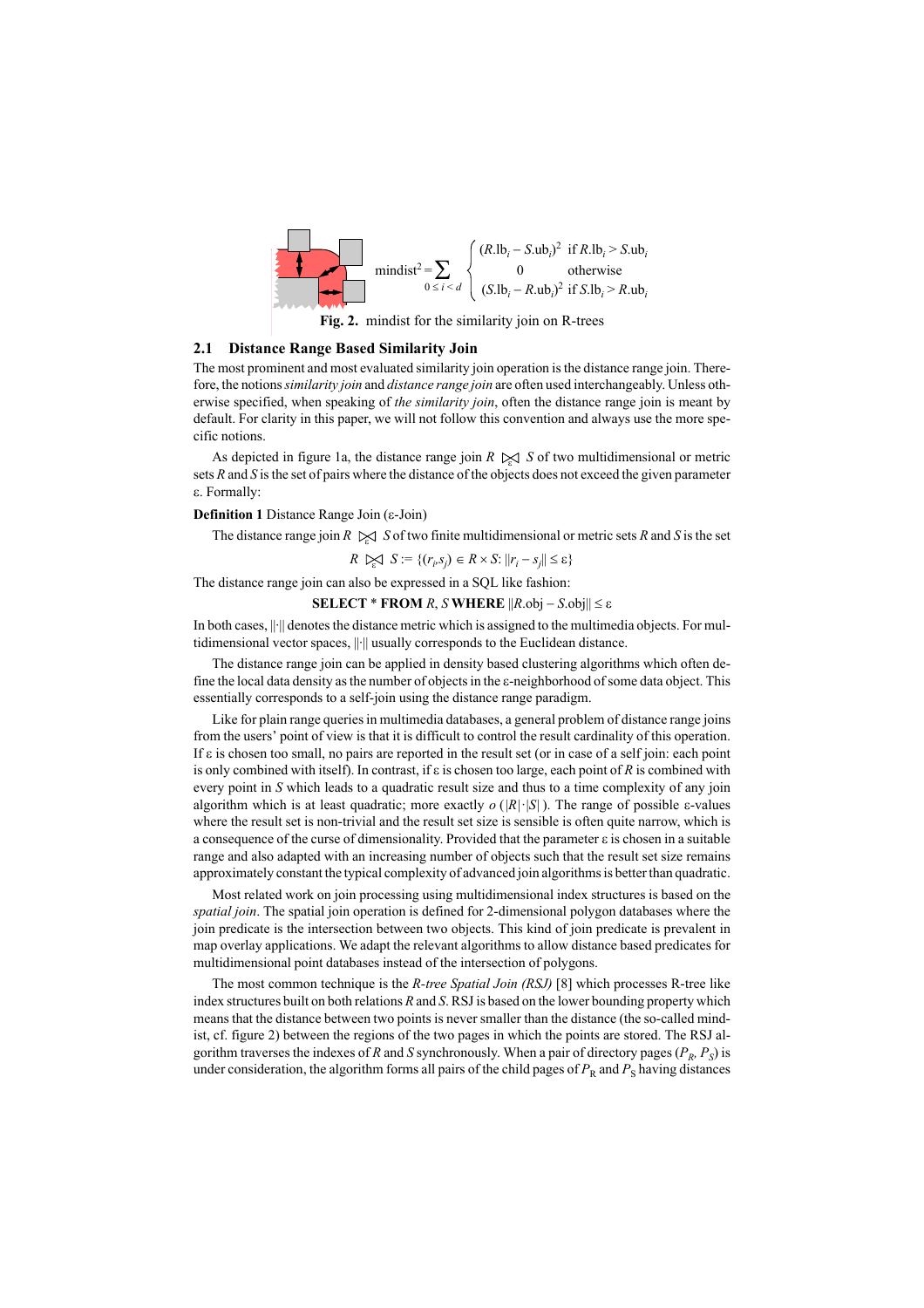of at most ε. For these pairs of child pages, the algorithm is called recursively, i.e. the corresponding indexes are traversed in a depth-first order. Various optimizations of RSJ have been proposed.

Recently, index based similarity join methods have been analyzed from a theoretical point of view. [7] proposes a cost model based on the concept of the Minkowski sum [5] which can be used for optimizations such as page size optimization. The analysis reveals a serious optimization conflict between CPU and I/O time. While the CPU requires fine-grained partitioning with page capacities of only a few points per page, large block sizes of up to 1 MB are necessary for efficient I/O operations. The authors propose the *Multipage Index* (*MuX*), a complex index structure with large pages (optimized for I/O) which accommodate a secondary search structure (optimized for maximum CPU efficiency). It is shown that the resulting index yields an I/O performance which is similar (*equal*, up to a small additional overhead by the more complex structure) to the I/O optimized R-tree similarity join and a CPU performance which is close to the CPU optimized R-tree similarity join.

A join algorithm particularly suited for similarity self joins is the ε*-kdB-tree* [23]. The basic idea is to partition the data set perpendicularly to one selected dimension into stripes of width ε to restrict the join to pairs of subsequent stripes. The join algorithm is based on the assumption that the database cache is large enough to hold the data points of two subsequent stripes. In this case, it is possible to join the set in a single pass. To speed up the CPU operations, for each stripe a main memory data structure, the ε-kdB-tree is constructed which also partitions the data set according to the other dimensions until a defined node capacity is reached. For each dimension, the data set is partitioned at most once into stripes of width ε. Finally, a tree matching algorithm is applied which is restricted to neighboring stripes.

Koudas and Sevcik have proposed the *Size Separation Spatial Join* [17] and the *Multidimensional Spatial Join* [18] which make use of space filling curves to order the points in a multidimensional space. Each point is considered as a cube with side-length  $\varepsilon$  in the multidimensional space. The cube is assigned a value *l* (level) which is essentially the size of the largest cell (according to the Hilbert decomposition of the data space) that contains the point. The points are distributed over several *level-files* each of which contains the points of a level in the order of their Hilbert values. For join processing, each subpartition of a level-file must be matched against the corresponding subpartitions at the same level and each higher level file of the other data set.

An approach which explicitly deals with massive data sets and thereby avoids the scalability problems of existing similarity join techniques is the *Epsilon Grid Order (EGO)* [6]. It is based on a particular sort order of the data points which is obtained by laying an equi-distant grid with cell length ε over the data space and then compares the grid cells lexicographically.

#### **2.2 Closest Pair Queries**

It is possible to overcome the problems of controlling the selectivity by replacing the range query based join predicate using conditions which specify the selectivity. In contrast to range queries which retrieve potentially the whole database, the selectivity of a (*k*-) closest pair query is (up to tie situations) clearly defined. This operation retrieves the *k* pairs of  $R \times S$  having minimum distance. (cf. figure 1b) Closest pair queries do not only play an important role in the database research but have also a long history in computational geometry [19]. In the database context, the operation has been introduced by Hjaltason and Samet [15] using the term (*k-*) *distance join*. The (*k*-)closest pair query can be formally defined as follows:

### **Definition 2** (*k*-) Closest Pair Query *R*  $\underset{k \in \mathbb{N}}{\sim} S$

 $R \gtrsim S$  is the smallest subset of  $R \times S$  that contains at least

*k* pairs of points and for which the following condition holds:

$$
\forall (r,s) \in R \bigtimes_{k \in \mathbb{N}} S, \forall (r^{\prime},s^{\prime}) \in R \times S \setminus R \bigtimes_{k \in \mathbb{N}} S: ||r-s|| < ||r^{\prime}-s^{\prime}|| \tag{1}
$$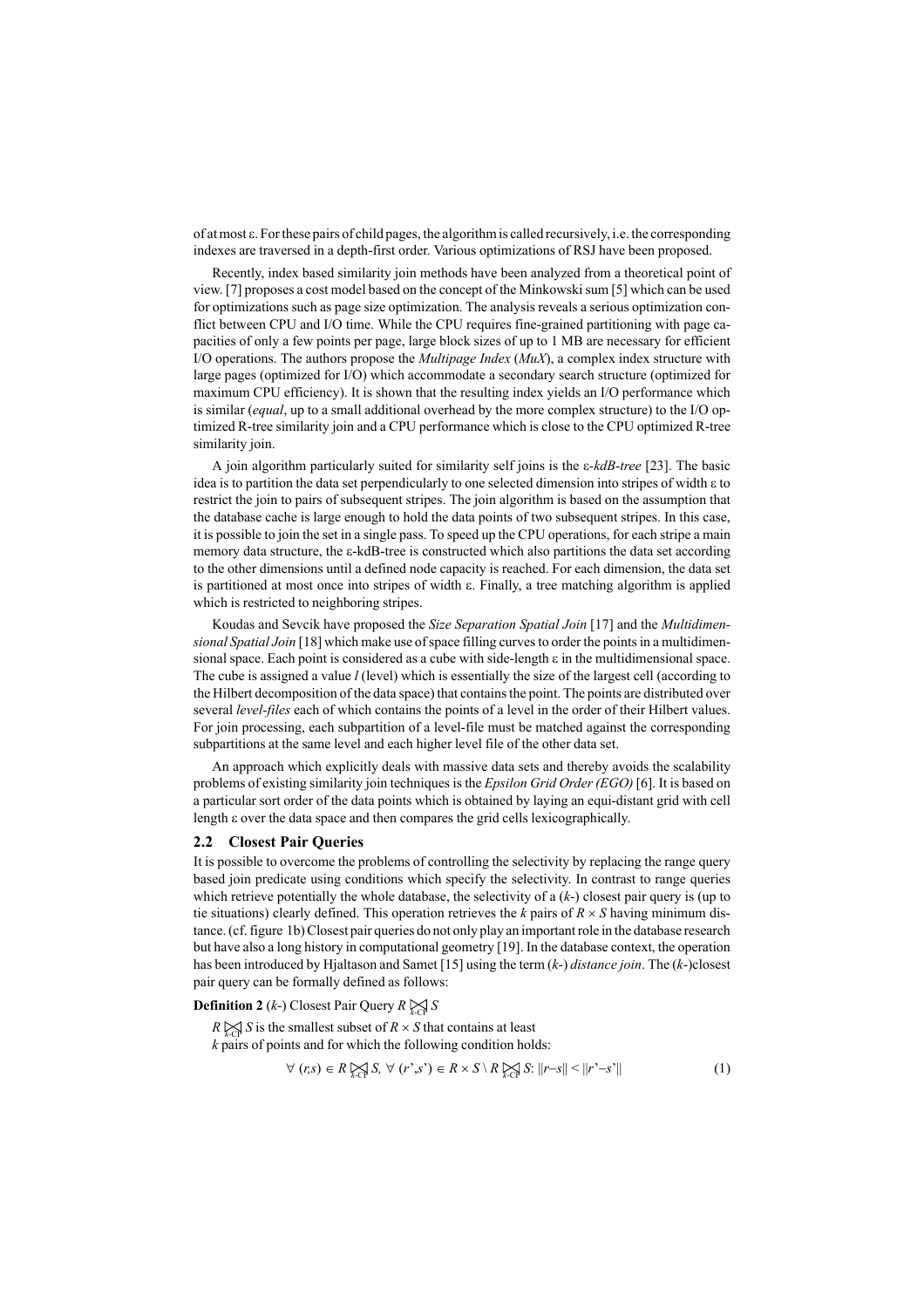This definition directly corresponds to the definition of (*k*-) nearest neighbor queries, where the single data object *o* is replaced by the pair (*r,s*). Here, tie situations are broken by enlargement of the result set. It is also possible to change definition 2 such that the tie is broken non-deterministically by a random selection. [15] defines the closest pair query (non-deterministically) by the following SQL statement:

#### **SELECT** \* **FROM** *R*, *S* **ORDER BY** ||*R*.obj − *S*.obj|| **STOP AFTER** *k*

We give two more remarks regarding self joins. Obviously, the closest pairs of the selfjoin  $R \gtrsim R$ are the *n* pairs  $(r_i, r_i)$  which have trivially the distance 0 (for any distance metric), where  $n = |R|$  is the cardinality of *R*. Usually, these trivial pairs are not needed, and, therefore, they should be avoided in the **WHERE** clause. Like the distance range selfjoin, the closest pair selfjoin is symmetric (unless nondeterminism applies). Applications of closest pair queries (particularly self joins) include similarity queries like

- find all stock quota in a database that are similar to each other
- find music scores which are similar to each other
- noise-robust duplicate elimination of any multimedia application

For plain similarity search in multimedia-databases, it is often useful to replace *k*-nearest neighbor queries by ranking queries which retrieve the first, second, third,... nearest neighbor in a one-by-one fashion. The actual number *k* of nearest neighbors to be searched is initially unknown. The user (or some application program on top of the database) decides according to a criterion which is unknown to the DBMS whether or not further neighbors are required. This kind of processing called *incremental* distance join can also be defined on top of the closest pair query, e.g. by cancelling the STOP AFTER clause in the SQL statement above. The query results are passed to the application program using some cursor concept. It is important to avoid computing the complete ranking in the initialization phase of the cursor, because determining the complete ranking is unnecessarily expensive if the user decides to stop the ranking after retrieving only a few result pairs. Hjaltason and Samet [15] also define the distance semijoin which performs a GROUP BY operation on the result of the distance join. All join operations, *k*-distance join, incremental distance join and the distance semijoin are evaluated using a pqueue data structure where node-pairs are ordered by increasing distance.

The most interesting challenge in algorithms for the distance join is the strategy to access pages and to form page pairs. Analogously to the various strategies for single nearest neighbor queries such as [20] and [14], Corral et al. propose 5 different strategies including recursive algorithms and an algorithm based on a pqueue [11]. Shin et al. [22] proposed a plane sweep algorithm for the node expansion for the above mentioned pqueue algorithm [15, 11]. In the same paper [22], Shim et al. also propose the *adaptive multi-stage algorithm* which employs aggressive pruning and compensation methods based on statistical estimates of the expected distance values.

### **3. The** *k***-Nearest Neighbor Join**

The range distance join has the disadvantage of a result set cardinality which is difficult to control. This problem has been overcome by the closest pair query where the result set size (up to the rare tie effects) is given by the query parameter *k*. However, there are only few applications which require the consideration of the *k* best pairs of two sets. Much more prevalent are applications such as classification or clustering where each point of one set must be combined with its *k* closest partners in the other set, which is exactly the operation that corresponds to our new *k*-nearest neighbor similarity join (cf. figure 1c). Formally, we define the *k*-nn-join as follows: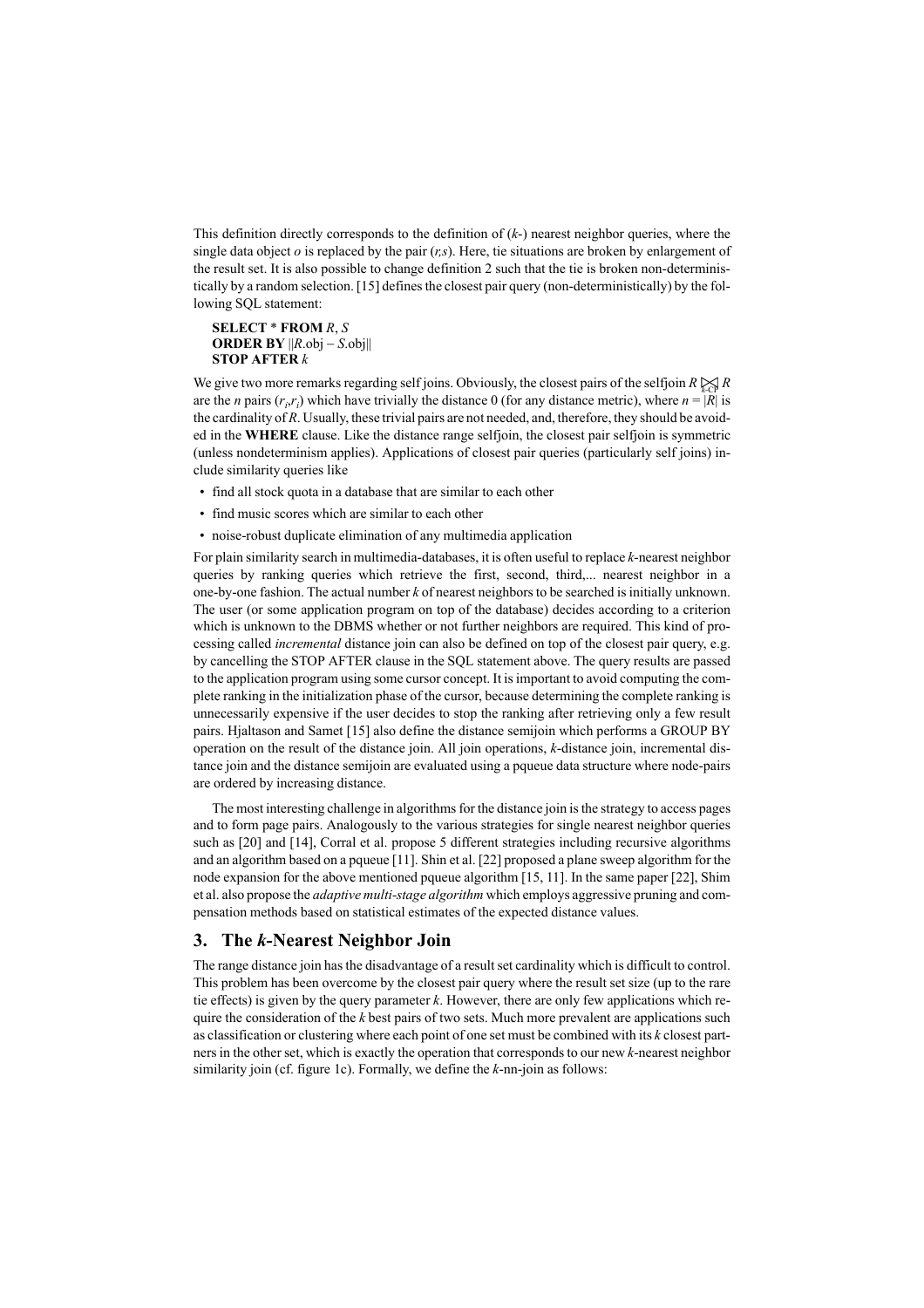## **Definition 3** *k*-nn-Join  $R \not\hspace{-1.2pt}\swarrow_{k\textit{-nn}} S$

 $R \underset{k \text{--} \text{mm}}{\times} S$  is the smallest subset of  $R \times S$  that contains for each point of  $R$  at least  $k$  points of  $S$  and for which the following condition holds:

$$
\forall (r,s) \in R \underset{k\text{-}nn}{\triangleright} S, \forall (r,s') \in R \times S \setminus R \underset{k\text{-}nn}{\triangleright} S: ||r-s|| < ||r-s'|| \tag{2}
$$

In contrast to the closest pair query, here it is guaranteed that each point of *R* appears in the result set exactly *k* times. Points of *S* may appear once, more than once (if a point is among the *k*-nearest neighbors of several points in *R*) or not at all (if a point does not belong to the *k-*nearest neighbors of any point in *R*). Our *k*-nn join can be expressed in an extended SQL notation:

**SELECT** \* **FROM** *R*,

( **SELECT** \* FROM *S* **ORDER BY** ||*R*.obj − *S*.obj|| **STOP AFTER** *k* )

The closest pair query applies the principle of the nearest neighbor search (finding *k* best *things*) on the basis of the pairs. Conceptually, first all pairs are formed, and then, the best *k* are selected. In contrast, the *k*-nn join applies this principle on a basis "per point of the first set". For each of the points of *R*, the *k* best join partners are searched. This is an essential difference of concepts.

Again, tie situations can be broken deterministically by enlarging the result set as in this definition or by random selection. For the selfjoin, we have again the situation that each point is combined with itself which can be avoided using the WHERE clause. Unlike the ε-join and the *k*-closest pair query, the *k*-nn selfjoin is not symmetric as the nearest neighbor relation is not symmetric. Equivalently, the join  $R \underset{k \text{--} m}{\times} S$  which retrieves the *k* nearest neighbors for each point of *R* is essentially different from  $S \underset{k\text{--}nn}{\times} R$  which retrieves the nearest neighbors of each *S*-point. This is symbolized in our symbolic notation which uses an *asymmetric* symbol for the *k*-nn join in contrast to the other similarity join operations.

### **4. Applications**

#### **4.1** *k***-Means and** *k***-Medoid Clustering**

The *k*-means method [13] is the most important and most widespread approach to *clustering.* For *k*-means clustering the number *k* of clusters to be searched must be previously known. The method determines *k* cluster centers such that each database point can be assigned to one of the centers to minimize the overall distance of the database points to their associated center points.

The basic algorithm for *k*-means clustering works as follows: In the initialization, *k* database points are randomly selected as tentative cluster centers. Then, each database point is associated to its closest center point and, thus, a tentative *cluster* is formed. Next, the cluster centers are redetermined as the means point of all points of the center, simply by forming the vector sum of all points of a (tentative) cluster. The two steps (1) point association and (2) cluster center redetermination are repeated until convergence (no more considerable change). It has been shown that (under several restrictions) the algorithm always converges. The cluster centers which are generated in step (2) are artificial points rather than database points. This is often not desired, and therefore, the *k*-medoid algorithm always selects a database point as a cluster center.



**Fig. 3.** *k*-Means Clustering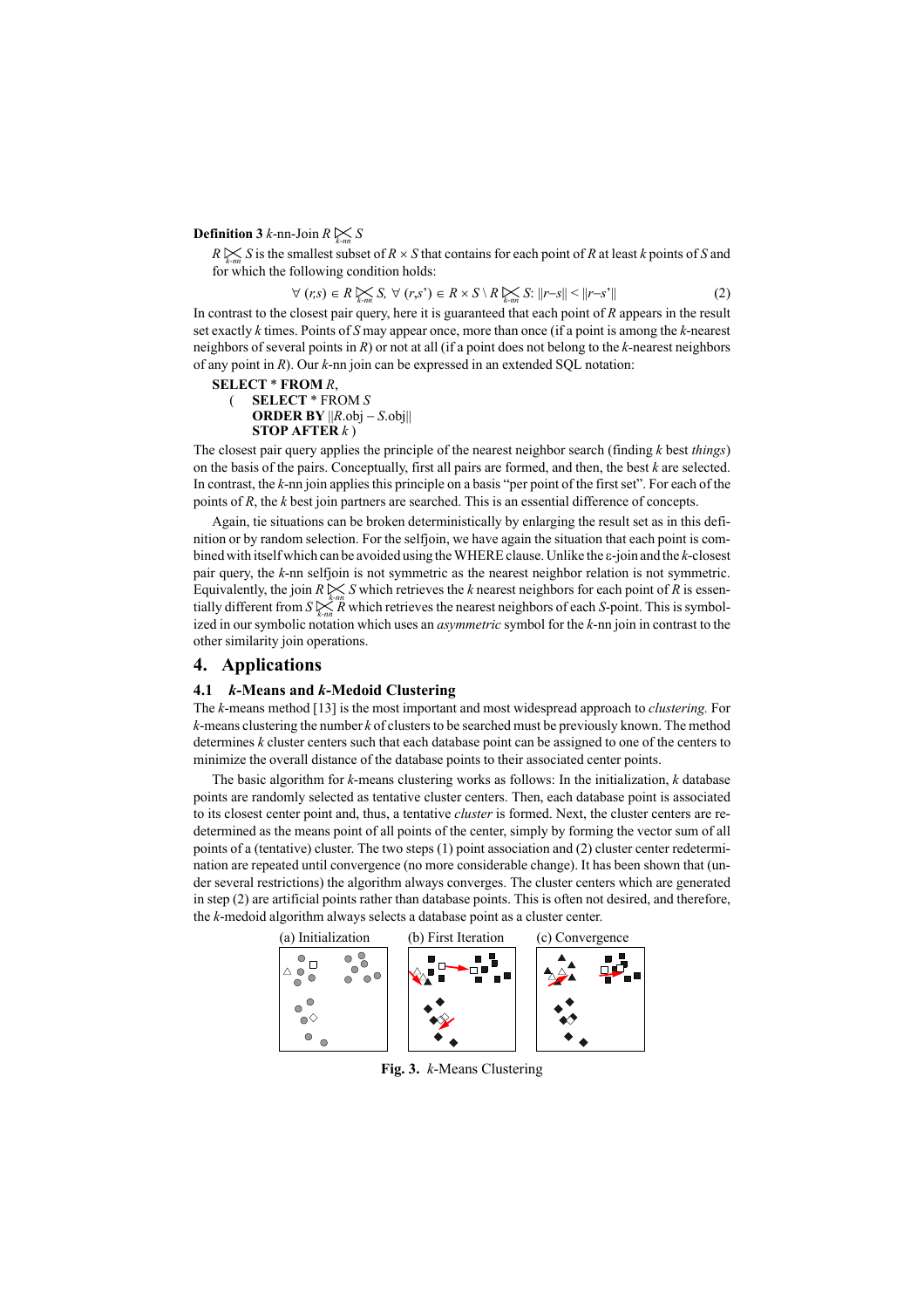

**Fig. 4.** *k*-Nearest Neighbor Classification

The *k*-means algorithm is visualized in figure 3 using  $k = 3$ . At the left side (a)  $k = 3$  points (white symbols  $\Diamond \triangle \Box$ ) are randomly selected as initial cluster centers. Then in figure 3(b) the remaining data points are assigned to the closest center which is depicted by the corresponding symbols ( $\blacklozenge$   $\blacktriangle$   $\blacksquare$ ). The cluster centers are redetermined (moving arrows). The same two operations are repeated in figure  $3(c)$ . If the points are finally assigned to their closest center, no assignment changes, and, therefore, the algorithm terminates clearly having separated the three visible clusters. In contrast to density-based approaches, *k*-means only separates compact clusters, and the number of actual clusters must be previously known.

It has not yet been recognized in the data mining community that the point association step which is performed in each iteration of the algorithm corresponds to a  $(k = 1)$  nearest neighbor join between the set of center points (at the right side) and the set of database points (at the left side of the join symbol) because each database point is associated with its nearest neighbor among the center points:

## database-point-set  $\sum_{NN}$  center-point-set

During the iteration over the cursor of the join, it is also possible to keep track of changes and to redetermine the cluster center for the next iteration. The corresponding pseudocode is depicted in the following:

```
repeat
 change := false ;
  foreach (dp, cp) \in database-point-set \bigtimes_{\text{NN}} center-point-set do
   if dp center \neq cp id then change := true ;
   dp.center := cp.id ;
   cp.newsum := cp.newsum + dp.point ;
   cp.count := cp.count + 1;
 foreach cp \in center-point-set do
    cp.point := cp.newsum / cp.count ;
until < change;
```
#### **4.2** *k***-Nearest Neighbor Classification**

Another very important data mining task is classification. Classification is somewhat similar to clustering (which is often called *unsupervised classification*). In classification, a part of the database objects is assigned to class labels*.* For classification, also a set of objects without class label (new objects) is given. The task is to determine the class labels for each of the unclassified objects by taking the properties of the classified objects into account. A widespread approach is to build up tree like structures from the classified objects where the nodes correspond to ranges of attribute values and the leaves indicate the class labels (called *classification trees* [13]). Another important approach is *k*-nearest neighbor classification [16]. Here, for each unclassified object, a *k*-nearest neighbor query on the set of classified objects is evaluated (*k* is a parameter of the algorithm). The object is assigned to the class label of the majority of the resulting objects of the query. This prin-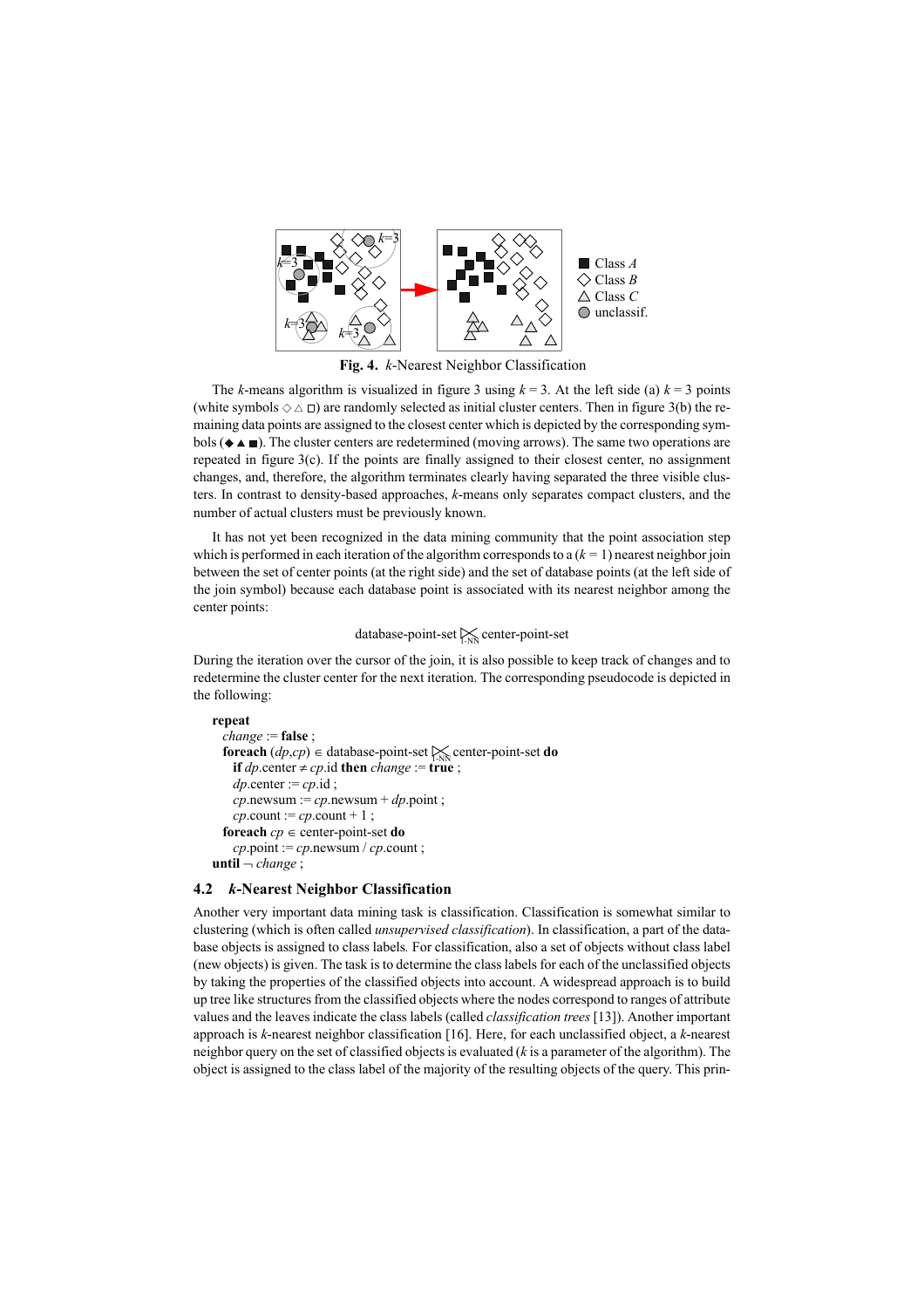ciple is visualized in figure 4. As for each unclassified object a *k*-nn-query on the set of classified objects is evaluated, this corresponds again to a *k*-nearest neighbor join:

unclassified-point-set  $\sum_{k\text{-}nn}$  classified-point-set

### **4.3 Sampling Based Data Mining**

Data mining methods which are based on sampling often require a *k*-nearest neighbor join between the set of sample points and the complete set of original database points. Such a join is necessary, for instance, to assess the quality of a sample. The *k*-nearest neighbor join can give hints whether the sample rate is too small. Another application is the transfer of the data mining result onto the original data set after the actual run of the data mining algorithm [9]. For instance, if a clustering algorithm has detected a set of clusters in the sample set, it is often necessary to associate each of the database points to the cluster to which it belongs. This can be done by a  $k$ -nn join with  $k = 1$ between the point set and the set of sample points:

sample-set  $\underset{k\text{-}nn}{\swarrow}$  point-set

#### **4.4** *k***-Distance Diagrams**

The most important limitation of the DBSCAN algorithm is the difficult determination of the query radius ε. In [21] a method called *k*-distance diagram is proposed to determine a suitable radius ε. For this purpose, a number of objects (typically 5-20 percent of the database) is randomly selected. For these objects, a *k*-nearest neighbor query is evaluated where *k* corresponds to the parameter MIN\_PTS which will be used during the run of DB-SCAN. The resulting distances between the query points and the *k*-th nearest neighbor of each are then sorted and depicted in a diagram (cf. figure 5). Vertical gaps in that plot indicate distances that clearly separate different clusters, because there exist larger



**Fig. 5.** *k*-Distance Diagram

*k*-nearest neighbor distances (inter-cluster distances, noise points) and smaller ones (intra-cluster distance). As for each sample point a *k*-nearest neighbor query is evaluated on the original point set, this corresponds to a *k*-nn-join between the sample set and the original set:

### sample-set  $\underset{k\text{-}nn}{\swarrow}$  point-set

If the complete data set is taken instead of the sample, we have a *k*-nn self join:

point-set  $\sum_{k\text{-}nn}$  point-set

#### **5. Experimental Evaluation**

We implemented a *k*-Means clustering algorithm and a *k*-Nearest Neighbor classification algorithm in both versions traditionally with single similarity queries (nearest neighbor queries) as well as on top of our new database primitive, the similarity join. Our *k*-NN similarity join algorithm used the Multipage Index [7] which allows a separate optimization of CPU and I/O performance. The competitive technique, the evaluation on top of single similarity queries, was also supported by the same index structure which is traversed using a variation of the nearest neighbor algorithm by Hjaltason and Samet [14] which has been shown to yield an optimal number of page accesses.

All our experiments were carried out under Windows NT4.0 SP6 on Fujitsu-Siemens Celsius 400 machines equipped with a Pentium III 700 MHz processor and at least 128 MB main memory. The installed disk device was a Seagate ST310212A with a sustained transfer rate of about 9 MB/s and an average read access time of 8.9 ms with an average latency time of 5.6 ms. We allowed about 20% of the database size as cache or buffer for either technique and included the index creation time for our k-nn join and the hs-algorithm. We used large data sets from various application domains, in particular: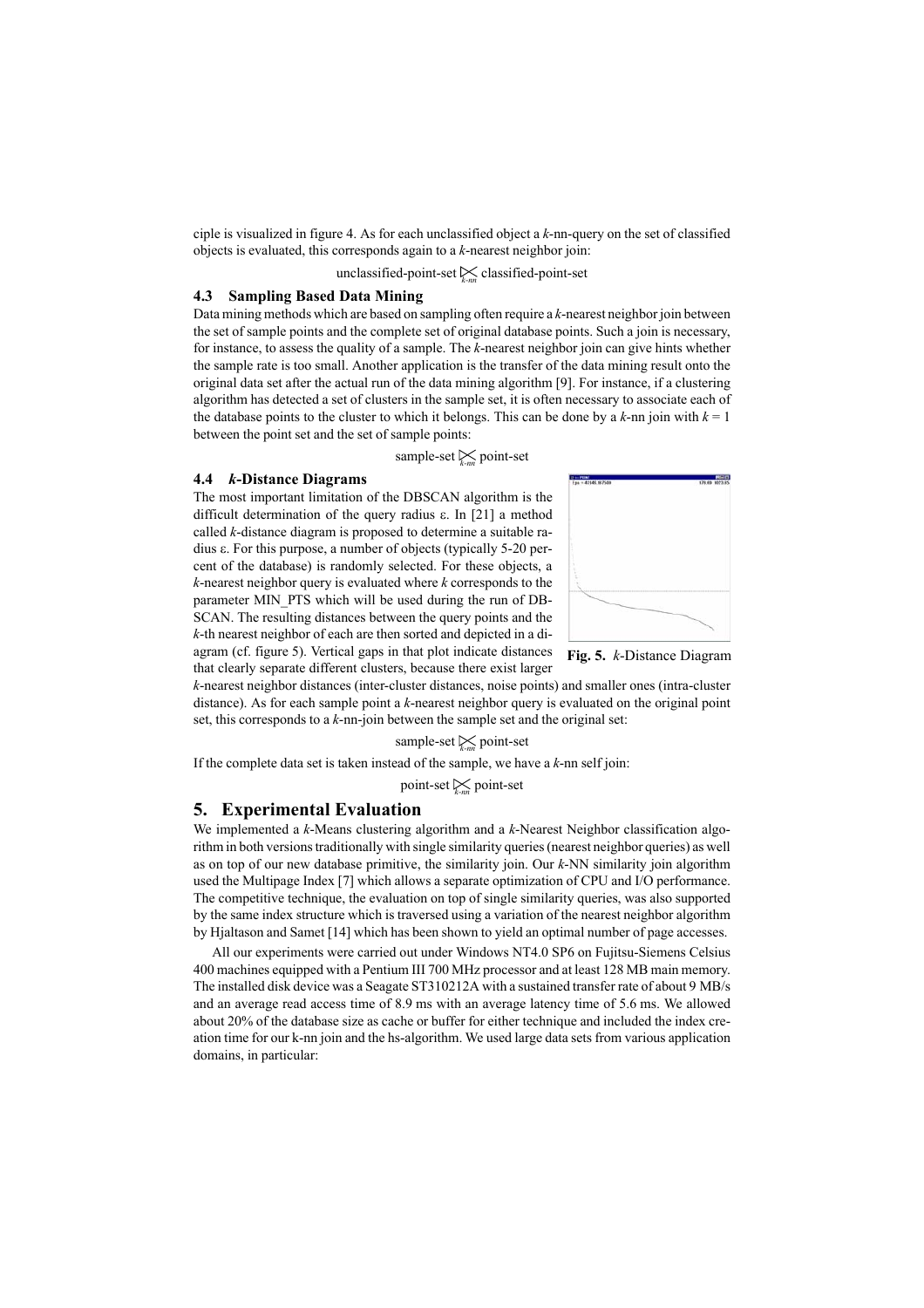

- 5-dimensional feature vectors from earth observation. These data sets have been generated from the well known SEQUOIA benchmark
- 20-dimensional data from astronomy observations
- 64-dimensional feature vectors from a color image database (color histograms)

In our first set of experiments, we tested the *k*-nearest neighbor classification method where we varied the number of training objects (cf. figure 6) as well as the number of objects which have to be classified (cf. figure 7). The superiority of our new method becomes immediately clear from both experiments. The improvement factor over the simple *k-*NN approach is high over all measured scales. It even improves for an increasing number of training objects or classified objects, respectively, and reaches a final factor of 9.1 in figure 6 (factor 2.0 in figure 7).

Figure 8 varies over our various data sets and shows that the improvement factor also grows with increasing data space dimension. Our new database primitive outperforms the well-known approach by factors starting with 1.8 at the 5-dimensional space up to 3.2 at the 64-dimensional space. In our last experiment, depicted in figure 9, we tested the *k*-nearest neighbor clustering method. In the depicted experiment, we varied the number of clusters to be searched. Again, the improvement factor grows from 1.4 for the smallest number of clusters to 5.1 for our largest number of clusters.

### **6. Conclusions**

In this paper, we have proposed a new kind of similarity join which is based on a *k*-nearest neighbor join predicate. In contrast to other types of similarity joins such as the distance range join, the *k*-distance join (*k*-closest pair query) and the incremental distance join, our new *k*-nn join combines each point of a point set *R* with its *k* nearest neighbors in another point set *S*. We have demonstrated that many standard algorithms of *Knowledge Discovery in Databases* (*KDD*) such as *k*-means and *k*-medoid clustering, nearest neighbor classification, data cleansing, postprocessing of sam-